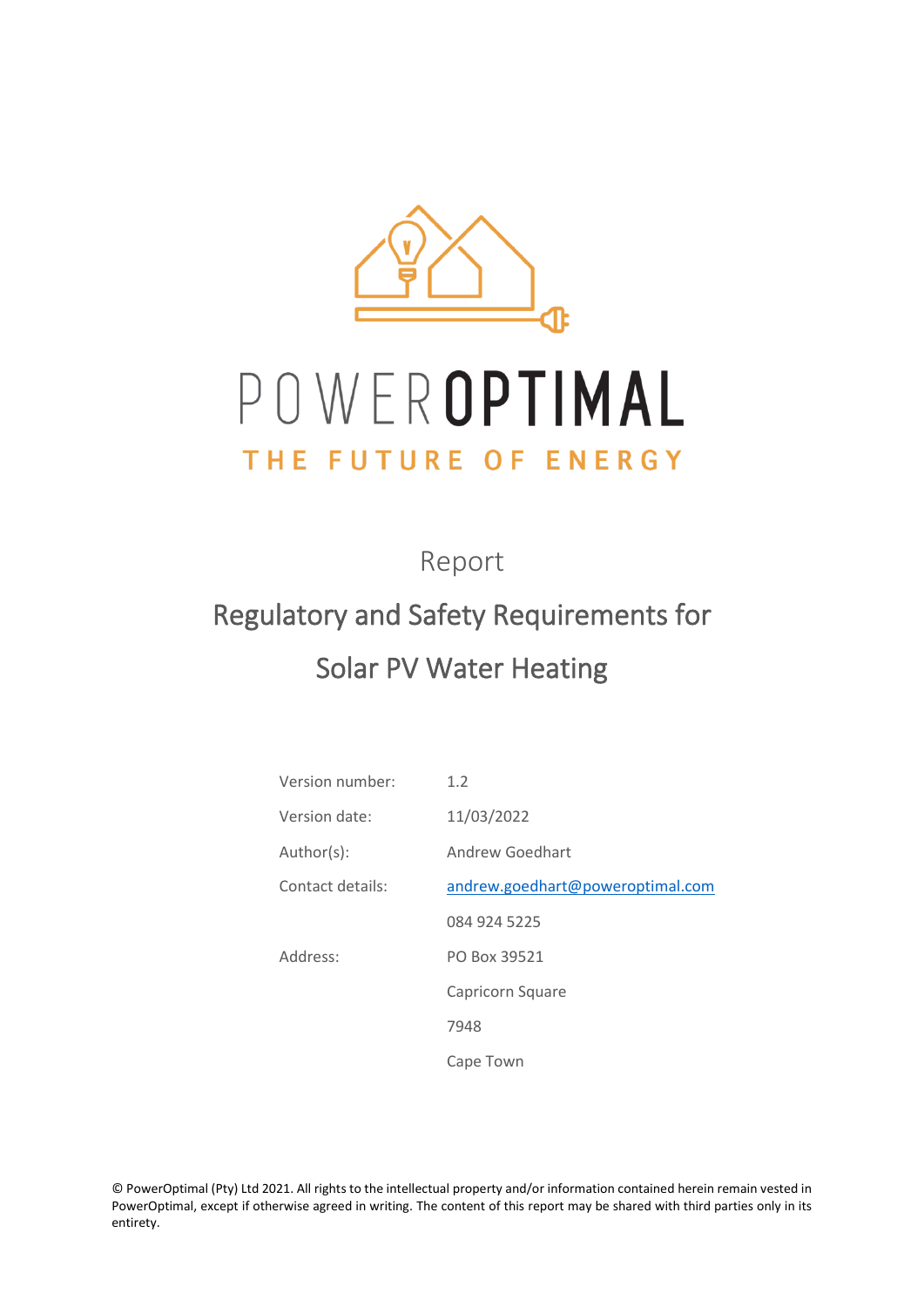## <span id="page-1-0"></span>Executive Summary

This short report seeks to summarize the applicable regulatory and safety requirements for solar PV water heaters in South Africa. It also seeks to dispel confusion and misinformation relating to these.

#### **Summary of requirements**

| Requirement                                                                                                                                                                                                                                                         | <b>Applicable</b>                                                       | Section(s)          | <b>PowerOptimal Elon</b>                                                                                                                                                            |
|---------------------------------------------------------------------------------------------------------------------------------------------------------------------------------------------------------------------------------------------------------------------|-------------------------------------------------------------------------|---------------------|-------------------------------------------------------------------------------------------------------------------------------------------------------------------------------------|
|                                                                                                                                                                                                                                                                     | regulation                                                              | in this<br>document | compliance                                                                                                                                                                          |
| It is illegal to sell a product covered by a<br>compulsory specification that does not<br>have a valid LoA                                                                                                                                                          | <b>NRCS VC Standards</b><br>(such as VC 8055<br>and VC 9006)            | 1.2                 | The Elon 100 has a valid LoA<br>issued by the NRCS                                                                                                                                  |
| It is illegal for an electrician to install a<br>device into the fixed wiring or issue a<br>CoC for an installation where the device<br>has no valid LoA                                                                                                            | Electrical<br>Installation<br>Regulations - 2013,<br>issued by the NRCS | 1.2                 | The Elon 100 has a valid LoA<br>issued by the NRCS.                                                                                                                                 |
| All appliances and devices (including<br>solar PV water heaters) must comply<br>with SANS 222:X (no interference with<br>licensed radio bands). If the product<br>includes wifi or GSM, it needs to be<br>registered with ICASA and have a type<br>approval number. | ICASA Act 13 of<br>2000                                                 | 1.3                 | The Elon 100 does not have<br>a wifi or GSM modem & has<br>been tested against CISPR<br>11 & IEC 61000-6-1 to show<br>no interference with<br>licensed radio bands.                 |
| At least 50% (volume fraction) of the<br>annual average hot water heating<br>requirement for new buildings must be<br>provided by a non-grid source.                                                                                                                | <b>National Building</b><br>Regulations &<br><b>SANS 10400:XA</b>       | 1.4 & 6             | Determined by the size<br>(power) of the solar PV<br>array installed. See Section 6<br>for an example Rational<br>Design calculation.                                               |
| PV panels must be earthed with a<br>minimum of 2.5 mm <sup>2</sup> (preferably 4 mm <sup>2</sup> )<br>earth conductor & mounting<br>components must not cause galvanic<br>corrosion                                                                                 | SANS 10142-1:2020<br>SANS 10142-1-<br>2:202X DRAFT                      | 3.1                 | This is the responsibility of<br>the electrician signing off on<br>the CoC.                                                                                                         |
| The control device's enclosure must be<br>non-flammable.                                                                                                                                                                                                            | SANS 10142 &<br>SANS 60335                                              | 3.2                 | The Elon 100 enclosure is<br>from the Allbro Enlec range,<br>which passes the glow wire<br>flammability test at 960<br>degrees and passes the<br>UL94 Test with a score of<br>'V0'. |
| Switch disconnectors for geysers must<br>be dual pole                                                                                                                                                                                                               | SANS 10142                                                              | 3.3                 | This is the responsibility of<br>the electrician signing off on<br>the CoC.                                                                                                         |
| Fitting of earth leakage is only required<br>on the AC inputs to the geyser.                                                                                                                                                                                        | SANS 10142                                                              | 3.4                 | This is the responsibility of<br>the electrician signing off on<br>the CoC.                                                                                                         |
| For solar PV installations, continuous<br>monitoring for breakdown of insulation<br>between the device and earth is<br>required. Either the solar PV water<br>heater must do this, or a separate<br>device needs to be fitted.                                      | SANS 10142                                                              | 3.5                 | The Elon 100 continuously<br>monitors for isolation faults<br>and disconnects the DC<br>power source from the<br>geyser when an isolation<br>fault is detected.                     |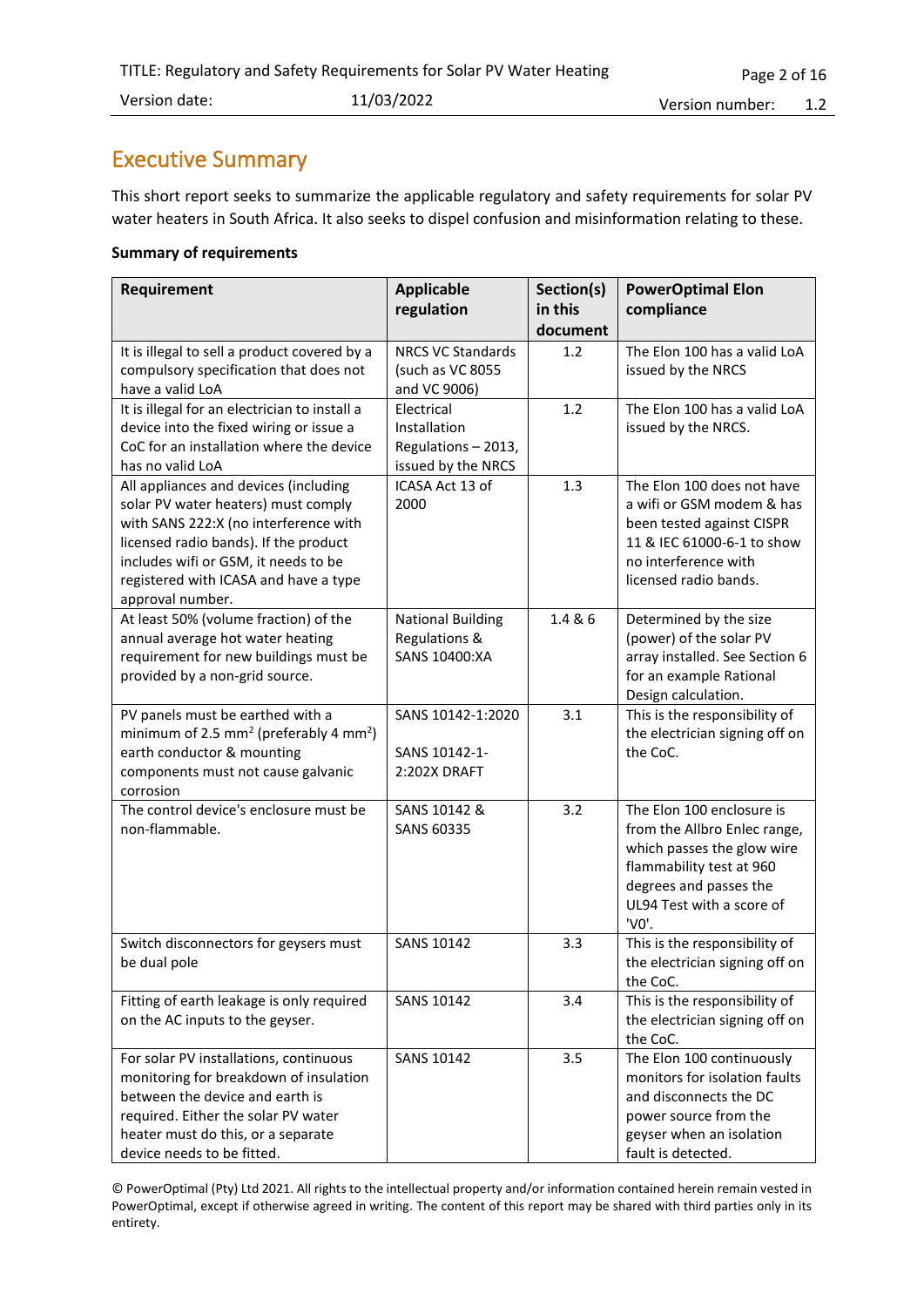Version date: 11/03/2022

Version number: 1.2

| Requirement                                                                                                                                                                                                                                                                           | <b>Applicable</b>                                                                 | Section(s)          | <b>PowerOptimal Elon</b>                                                                                                                                                                                                                                              |
|---------------------------------------------------------------------------------------------------------------------------------------------------------------------------------------------------------------------------------------------------------------------------------------|-----------------------------------------------------------------------------------|---------------------|-----------------------------------------------------------------------------------------------------------------------------------------------------------------------------------------------------------------------------------------------------------------------|
|                                                                                                                                                                                                                                                                                       | regulation                                                                        | in this<br>document | compliance                                                                                                                                                                                                                                                            |
| Solar PV water heaters are 'change-over<br>switching devices' that switch between<br>AC & DC power supply. These devices<br>must maintain isolation between the DC<br>and AC portions at all times.                                                                                   | <b>SANS 10142</b>                                                                 | 3.6                 | The Elon 100 uses a 'double-<br>pole, double-throw, break-<br>before-make' change-over<br>relay, which ensures that AC<br>and DC portions can never<br>be connected at the same<br>time.                                                                              |
| Whilst resistive elements are fully<br>compatible with DC power, commonly<br>used geyser thermostats such as TSE or<br>Thermowatt thermostats are not<br>compatible with DC power and will fail<br>over time when used with DC power at<br>typical geyser voltage and current levels. | VC 9006                                                                           | 4.1                 | The Elon 100 does not direct<br>the DC current from the<br>solar PV array through the<br>thermostat. It connects to<br>the thermostat separately<br>and only uses a sensing<br>current in the milli-amps<br>range to determine<br>thermostat open or closed<br>state. |
| Since all geyser elements are electrically<br>insulated from the surrounding water,<br>no electrolysis reactions take place<br>when either AC or DC electricity is used<br>to power the element.                                                                                      | N/A                                                                               | 4.2                 | The Elon 100 uses standard<br>geyser elements, which are<br>all electrically insulated.                                                                                                                                                                               |
| DC installations (including solar PV<br>installations) must be signed off by an<br>installation electrician.                                                                                                                                                                          | <b>OHSA Regulations</b>                                                           | 5                   | A registered electrician must<br>sign off on the CoC for the<br>installation.                                                                                                                                                                                         |
| At least about 600 $W_p$ (low-cost housing)<br>or 1 kW <sub>p</sub> (any other housing) of solar PV<br>is required to provide 50% of the annual<br>hot water requirement in South Africa.<br>This typically translates into at least 2<br>solar PV modules.                           | Rational design<br>calculations based<br>on SANS 10252-1<br>and SANS 10400-<br>XA | 6                   | The total power rating of<br>the solar PV installation is<br>specified by the property<br>developer and/or architect.                                                                                                                                                 |

**General note**: Installations with valid Certificates of Compliance (CoCs) issued before promulgation of new regulations remain valid.

**Disclaimer:** The information contained in this report is provided for informational purposes only and should not be construed as legal advice on any subject matter. You should not act or refrain from acting based on any content included in this report without seeking legal or other professional advice.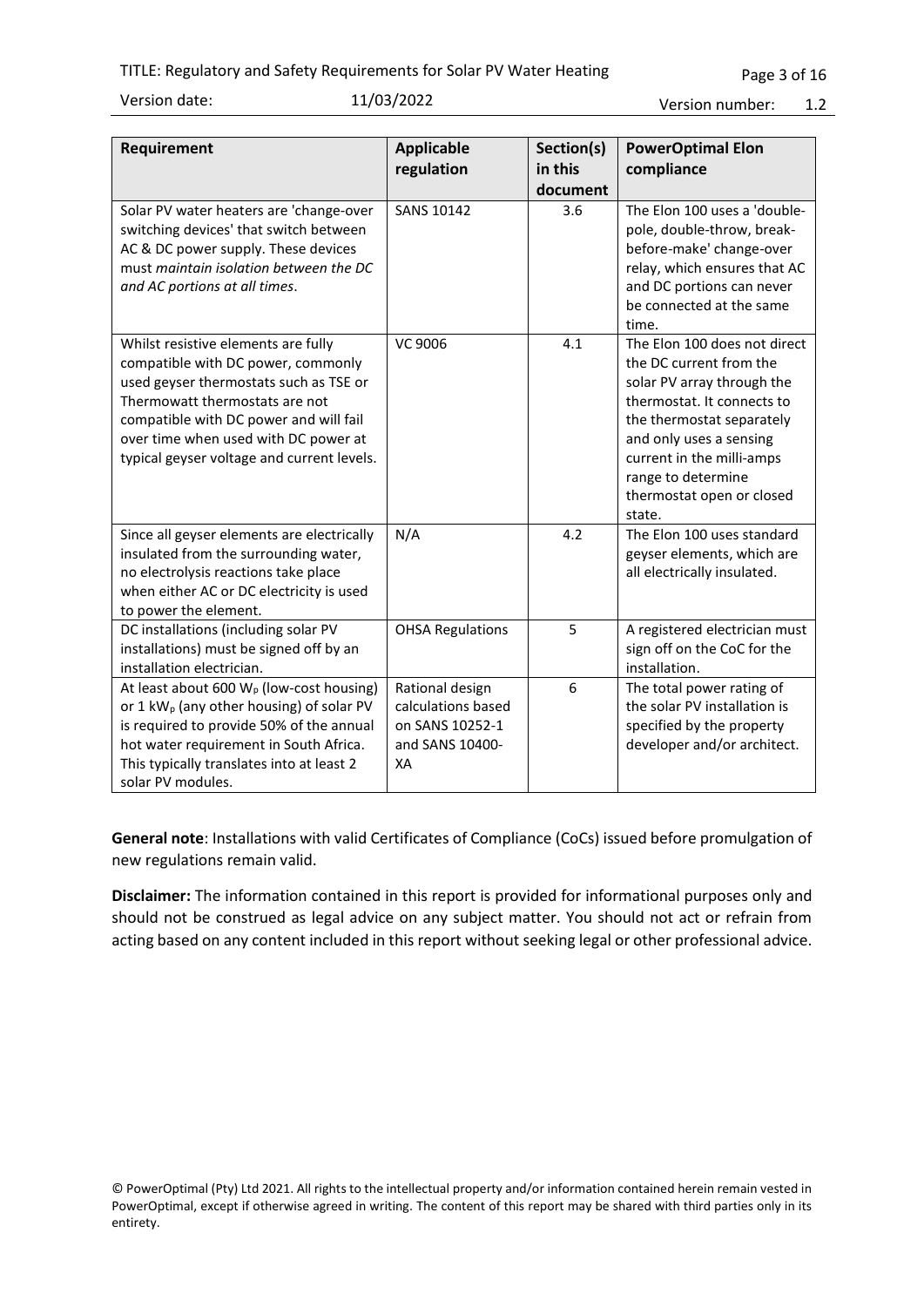## <span id="page-3-0"></span>Table of Contents

| 3.6 Additional requirements for DC where it is used as an alternative to the main supply 11 |
|---------------------------------------------------------------------------------------------|
|                                                                                             |
|                                                                                             |
|                                                                                             |
|                                                                                             |
|                                                                                             |
|                                                                                             |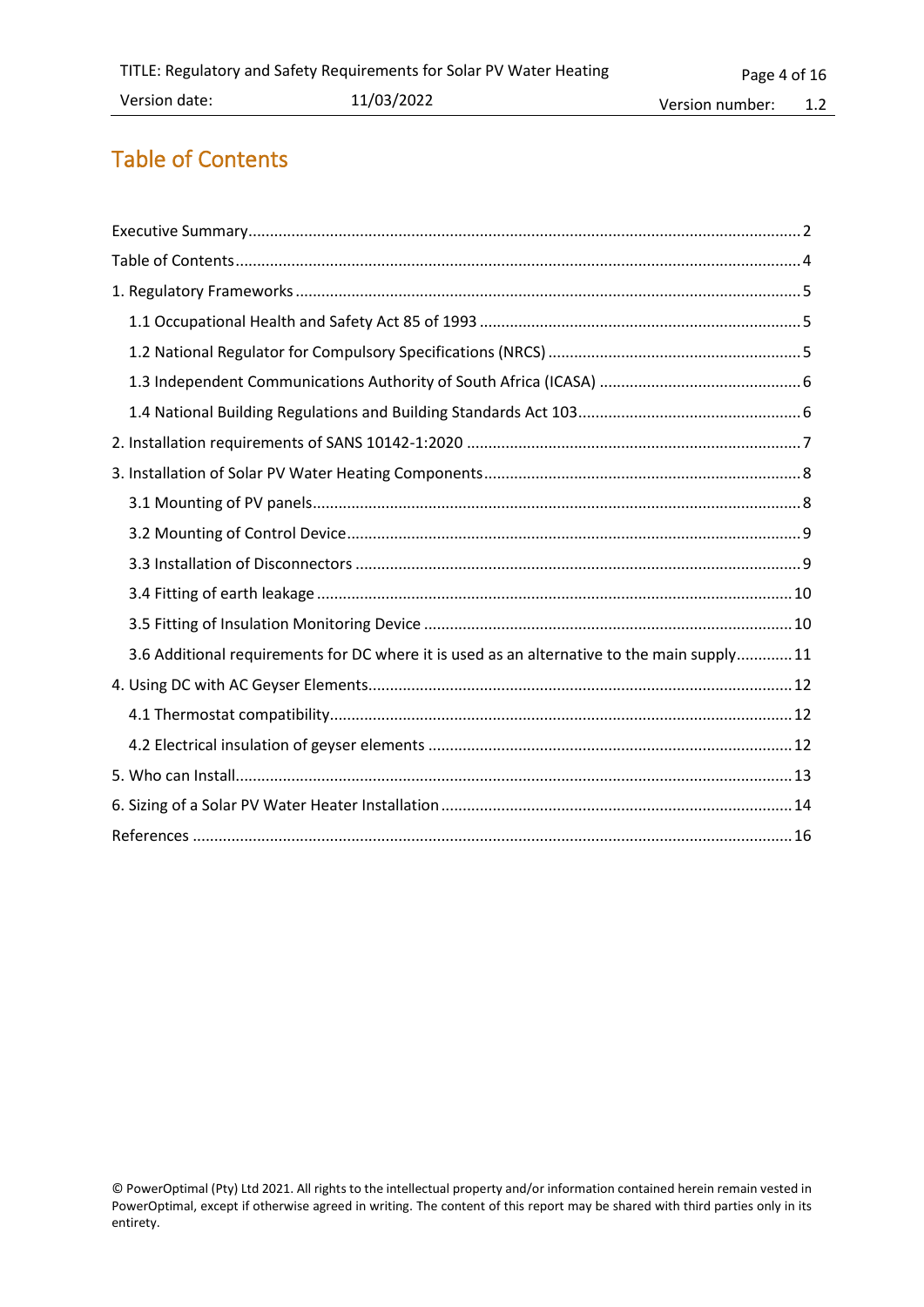## <span id="page-4-0"></span>1. Regulatory Frameworks

#### <span id="page-4-1"></span>1.1 Occupational Health and Safety Act 85 of 1993

"Electrical installation Regulations – 2013" issued in terms of the Occupational Health and Safety Act 85 of 1993 mandates that residential low voltage installations must comply with SANS 10142-1: 2020.

*"5.1 No person may authorise, design, install or permit or require the installation of an electrical installation, other than in accordance with a health and safety standard incorporated into these Regulations under section 44 of the Act."* [1]

*"2.4.1 - Notes: 1 . The incorporated health and safety standard referred to is the SANS 10142-1 Code of practice for the wiring of premises as published in Government Notice No. R.243 of 6 March 2009 or any updated revision of the standard."* [2]

The regulations also specify who can install and work on the fixed wiring in such an installation. Different types of installation require different types of electrician or registered professional engineer to sign them off and issue a "Certificate of Compliance."

SANS 10142-1-2:202X (part 2 of the standard covering PV installations) is still in draft and will not form part of the regulatory framework until it is promulgated and referenced in the regulations. SANS 10142-1 currently covers DC installations and in terms of standard law practice, installations that have valid Certificates of Compliance (CoCs) issued before promulgation of the new regulations referencing SANS 10142-1-2 will remain valid.

In this document, where SANS 10142-1-2:202X provides additional insight into how a PV installation should be managed, this will be noted. If there is any conflict between the draft SANS 10142-1-2:202X and the current SANS 10142-1:2020, the current SANS 10142-1:2020 must be followed until part 2 is promulgated.

#### <span id="page-4-2"></span>1.2 National Regulator for Compulsory Specifications (NRCS)

The scope of SANS 10142 is limited to the fixed electrical wiring of an installation. This includes the physical wires but also how the protective devices, fittings and switches of the installation are installed. Fixed appliances as defined in SANS 10142 are the ambit of the National Regulator for Compulsory Specifications (NRCS). The NRCS is responsible for ensuring the safety and function of any appliance used in the home. This includes geysers which are deemed to be fixed appliances by SANS 10142:

#### *"6.16 Fixed appliances*

*...*

*6.16.2 Water heaters NOTE Water heaters include geysers, instantaneous water heaters including units for boiling water, heat pumps, solar systems, induction water heaters and the like (see also 6.16.1)."* [3]

The NRCS ensures safety by issuing compulsory specifications known as VC standards. It requires any product covered by the specification to be tested by a SANAS accredited laboratory. The test report must then be submitted to the regulator who will issue a Letter of Authority (LoA). **It is illegal to sell**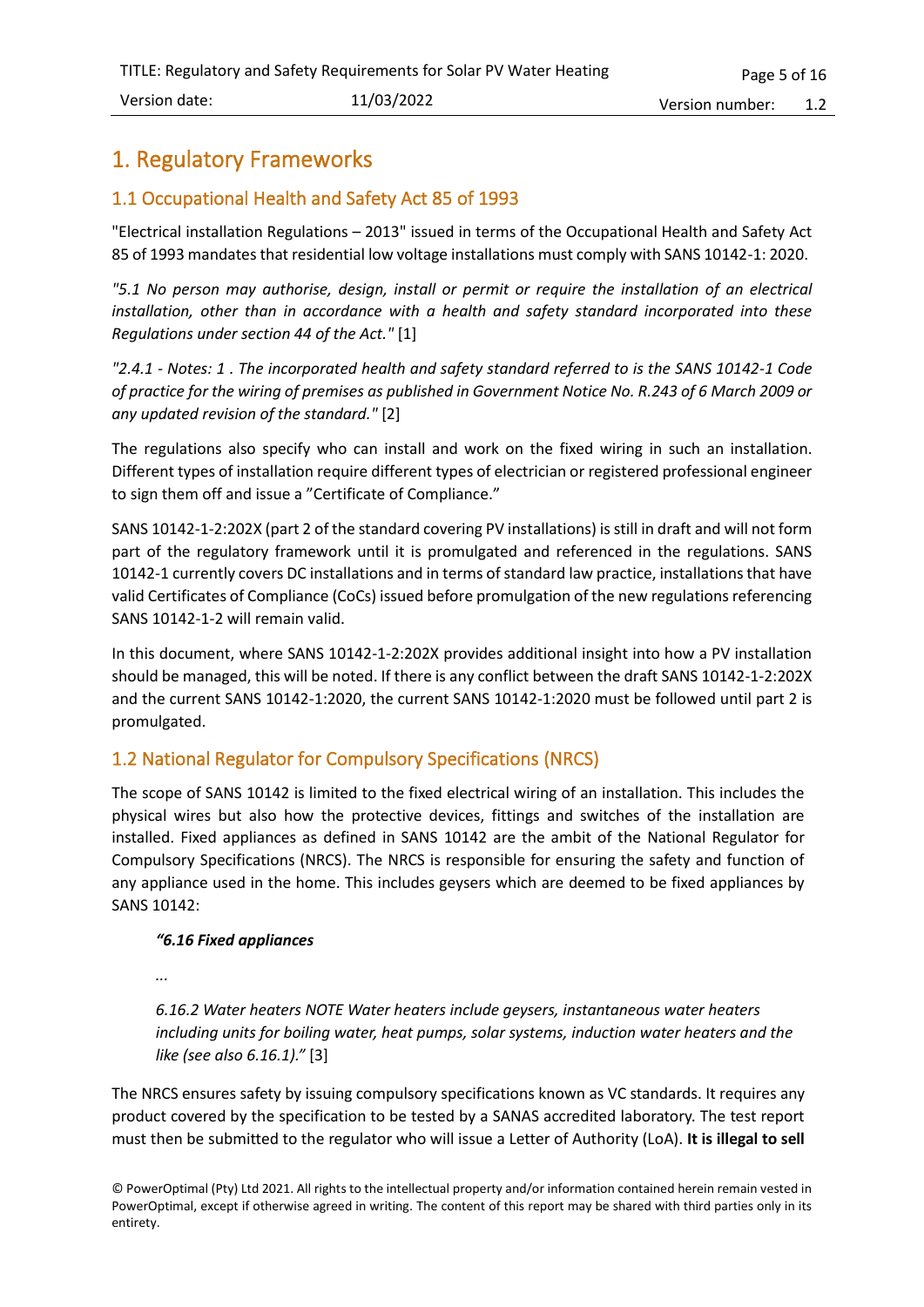#### **a product covered by a compulsory specification that does not have a valid Letter of Authority (LoA)**.

In terms of the "Electrical installation Regulations - 2013" it is also **illegal for an electrician to install a device into the fixed wiring or to issue a certificate of compliance for an installation where such a product with no valid LoA is installed**.

*"5.2 No person may use components within an electrical installation unless those components comply with the standards referred to in the relevant incorporated standard referred to in subregulation (1), and proof of compliance shall be identifiable on the components or certification shall be available from the manufacturer or supplier of the materials or components in terms of the National Regulator for Compulsory Specifications Act, 2008 (Act No. 5 of 2008)."* [1]

This brings up a critical distinction. The internal wiring of a fixed appliance is not regulated by SANS 10142, it is covered by conformance to the safety standard stipulated by NRCS in the relevant compulsory standard. Two VC standards are of interest to solar PV water heaters, VC 8055 [6] which covers appliances and VC 9006 [7] which covers geysers.

Some of the standards have implications for manufacturers of Solar PV water heater solutions and need to be taken into account. However, from the point of view of the electrician, his/her duty ends with ensuring that the solar PV water heater has a valid letter of authority issued by the regulator.

#### <span id="page-5-0"></span>1.3 Independent Communications Authority of South Africa (ICASA)

ICASA is mandated by the Independent Communications Authority of South Africa Act 13 of 2000 to manage the radio spectrum of South Africa**. Any solar PV water heater solution (or any other appliance or device) that incorporates any electronics has to comply at a minimum with SANS 222:X [6]** to ensure that it does not interfere with any licensed radio bands. If the product includes a radio of any sort including Wifi or GSM modem, it needs to be registered with ICASA who will require further testing to be performed before they issue a type approval number. The ICASA type approval number needs to be affixed to the device and be clearly visible.

#### <span id="page-5-1"></span>1.4 National Building Regulations and Building Standards Act 103

Regulations promulgated in terms of the act require new building to comply with SANS 10400:XA. Part of the requirement is that **at least 50% (volume faction) of the annual average hot water heating requirement will be provided by a non-grid source**, such as solar thermal, heat pumps, PV, etc. What is important to note is that volume of hot water for a given number of occupants is standardised and specified in the regulations. This has implications on the minimum sizing of the solar PV installation required to meet the SANS 10400:XA based regulatory requirement.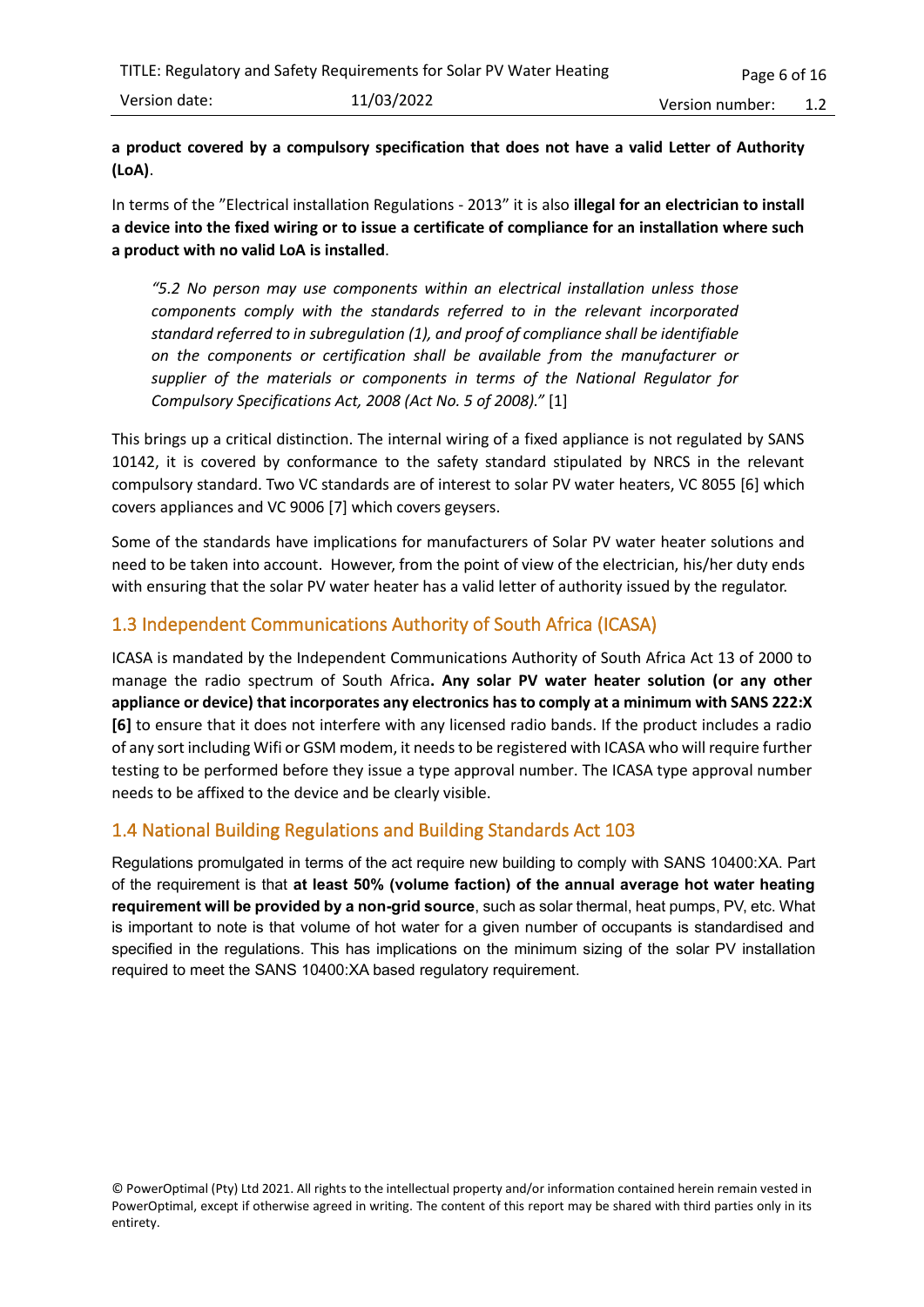## <span id="page-6-0"></span>2. Installation requirements of SANS 10142-1:2020

The geyser is a fixed appliance in terms of SANS 10142-1. SANS 10142 specifically excludes the fixed appliance and its internal wiring from the ambit of SANS 10142:

*"6.16.1.1 Fixed appliances do not form part of the electrical installation other than their positioning in relation to the supply and the wiring carried out between different parts of the appliances." [3]*

Where the wiring between components of the fixed appliance is longer than 3m it is deemed to form part of the fixed wiring and fall under SANS 10142. DC wiring of the panels always falls under SANS 10142, though there may be other allowances made within SANS 10142 with regards to protection requirements.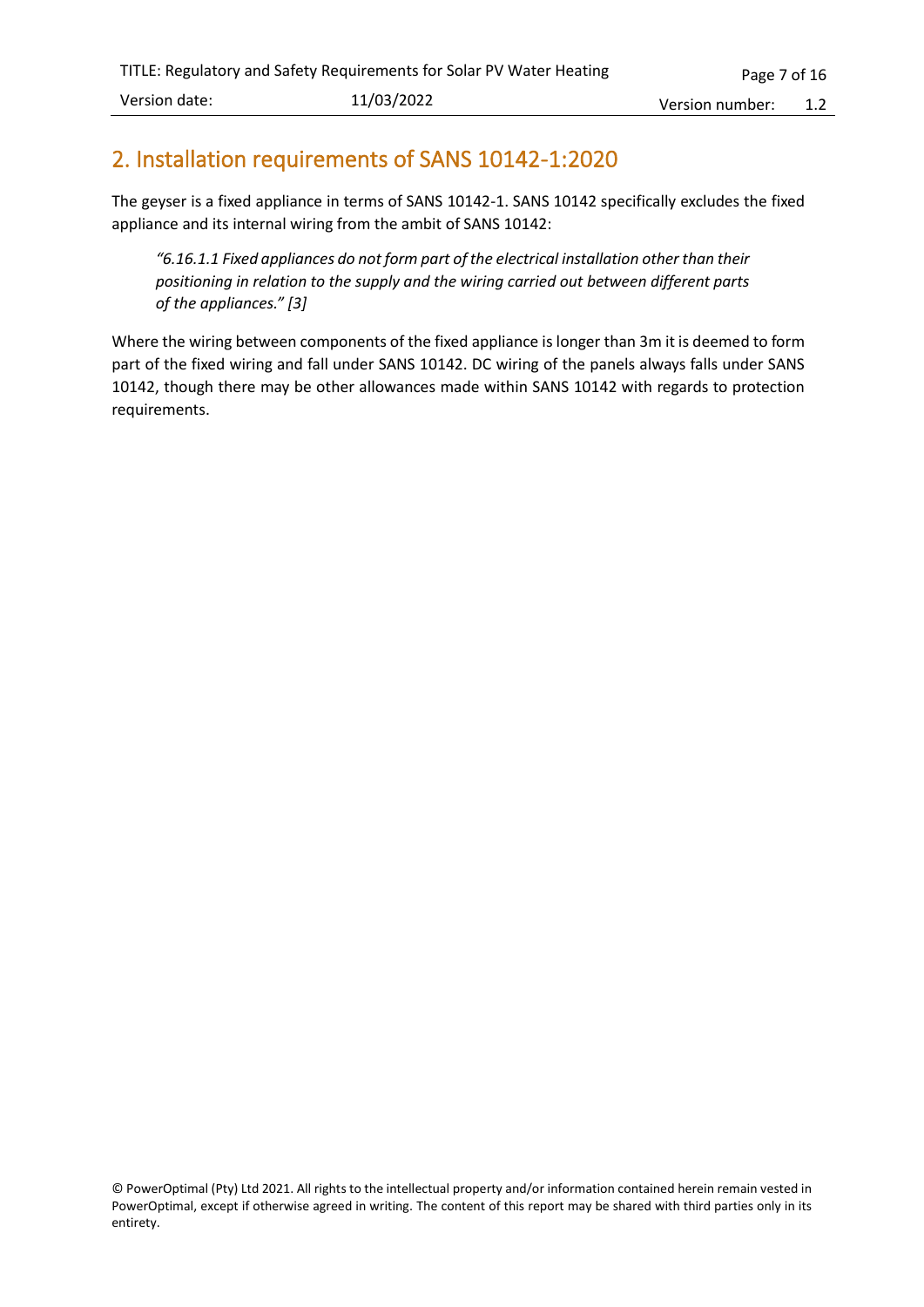## <span id="page-7-0"></span>3. Installation of Solar PV Water Heating Components

Generally, solar PV water heating systems consist of three major components:

- the geyser (fixed appliance);
- the PV panels; and
- a control device.

#### <span id="page-7-1"></span>3.1 Mounting of PV panels

The PV panels are required to be securely mounted. Care must be taken ensure the metals used in the mounting brackets, nuts, screws and bolts are compatible with the aluminium of the PV panel frame and will not cause galvanic corrosion.

*"6.12.1.7 Earth continuity conductors shall be suitably protected against mechanical damage, chemical or electrochemical deterioration, electrodynamic forces and thermodynamic forces."* [3]

*"5.4.5.2.2 PV Mounting Structures*

*.......*

*The connection to the array frame shall be in line with the manufacturer's instructions, and shall be designed and constructed to minimize the effects of corrosion. This shall include selection of materials and components that minimize the effect of galvanic corrosion. Plated or unplated copper tubular cable lugs shall not be used for connection onto aluminium rails."* [4]

*"5.4.4.7.3 A designed earth connection to the array frame, methods to minimise the effects of corrosion shall include: a) use of stainless steel crimped lugs between cable and frame; b) use of bimetallic washers between crimped lugs and array frame; and c) if the joint includes more than one type of metal, it should be sealed to prevent ingress of water using a suitable weatherproof coating or taping system."* [4]

The PV panels are required to be earthed with a minimum of a 2.5mm<sup>2</sup> conductor (SANS 10142-1) or  $4mm<sup>2</sup>$  conductor (SANS 10142-1-2). The connection can be to any suitable earth terminal in the installation.

*" 6.13.1 Bonding conductors*

*A bonding conductor shall a) have a nominal cross-sectional area of at least 2,5 mm<sup>2</sup> copper or equivalent, and b) be so arranged that it cannot be tampered with."* [3]

#### *" 5.4.4.3 Earthing cables sizes*

*The cross-sectional area of earthing and bonding cables of the DC installation shall be equivalent to both the cross-sectional areas of the positive and negative live (current-*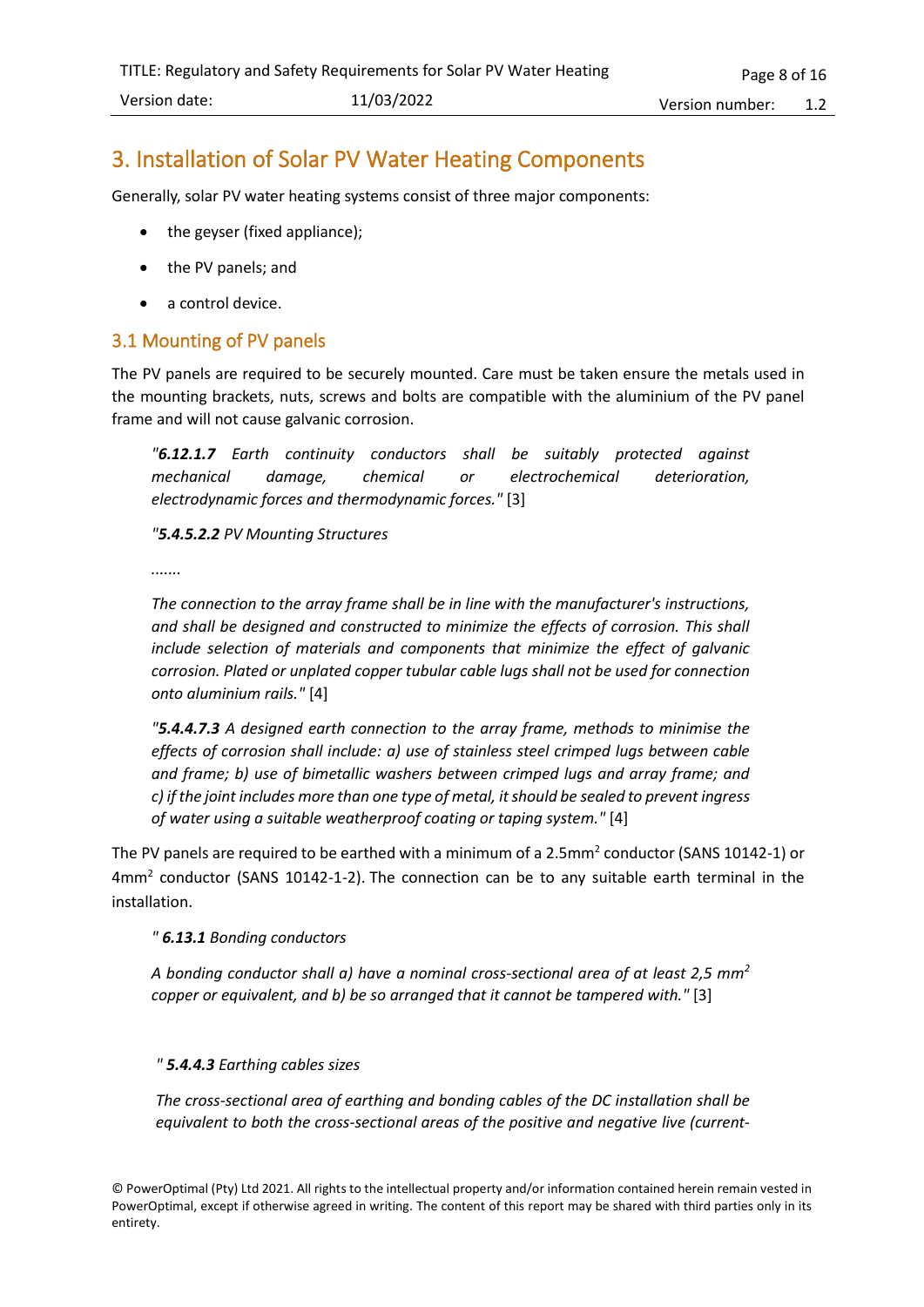*carrying) conductors. However, the earthing and bonding cables shall have a minimum cross-sectional area of 4mm<sup>2</sup> ."* [4]

#### <span id="page-8-0"></span>3.2 Mounting of Control Device

SANS 10142 specifically mentions that the **control device needs to have its own enclosure that is non-flammable** and mounted near the geyser or the panels. This is also covered by SANS 60355 as part of the safety requirements for meeting VC 8085.

*"6.16.1.8 Control components of fixed appliances that form part of the installation, including their input terminations and associated protective switchgear not mounted in the distribution board, shall be incorporated in a suitable enclosure(s) that comply with the requirements of 6.6.1 and 6.6.4, unless they are part of the appliance or selfcontained in their own enclosure. Enclosure(s) shall be:*

#### *a) non-flammable,*

*b) located as near to the appliance(s) as is practicable,*

*c) permanently installed,*

*d) such that they cannot be opened without the use of a tool, and*

*e) readily accessible."* [3]

#### <span id="page-8-1"></span>3.3 Installation of Disconnectors

SANS 10142 requires that a fixed appliance be fitted with a switch disconnector that is separate from the appliance and within arm's reach (1.5m) of where the appliance is installed. The switch disconnector for a geyser **needs to be a dual pole device**.

*"6.16.1.2 The power supply to every fixed appliance, except luminaires, shall be supplied through a) a disconnecting device that disconnects both live conductors in a single-phase supply and all phase conductors in a multiphase supply, or"*

*"6.16.1.4 The disconnecting device shall be positioned a) within 1,5 m from the appliance, or"*  [3]

A solar PV solution that can be powered from both AC and DC requires 2 switch disconnectors: one for AC and one for DC. Each disconnector needs to have a label specifying that there is another switch disconnector that must be disconnected before the appliance is isolated.

*"6.9.3.2 All supply circuits to equipment and interconnected devices (such as appliances with remote control or alarm)* shall be capable of being disconnected. Where more than one *disconnecting device is used, each device shall have a notice fixed next to it, giving the location and function of the other disconnecting device."* [3]

If a circuit breaker is used as a switch disconnector it need to be labelled as such. It is recommended to use a circuit breaker as a switch disconnector for the DC side to ensure compliance with:

*"NOTE 4 Where a control device (such as a home automation device) is installed, each circuit that feeds from such device needs an overcurrent protective device if not protected in the supply."* [3]

<sup>©</sup> PowerOptimal (Pty) Ltd 2021. All rights to the intellectual property and/or information contained herein remain vested in PowerOptimal, except if otherwise agreed in writing. The content of this report may be shared with third parties only in its entirety.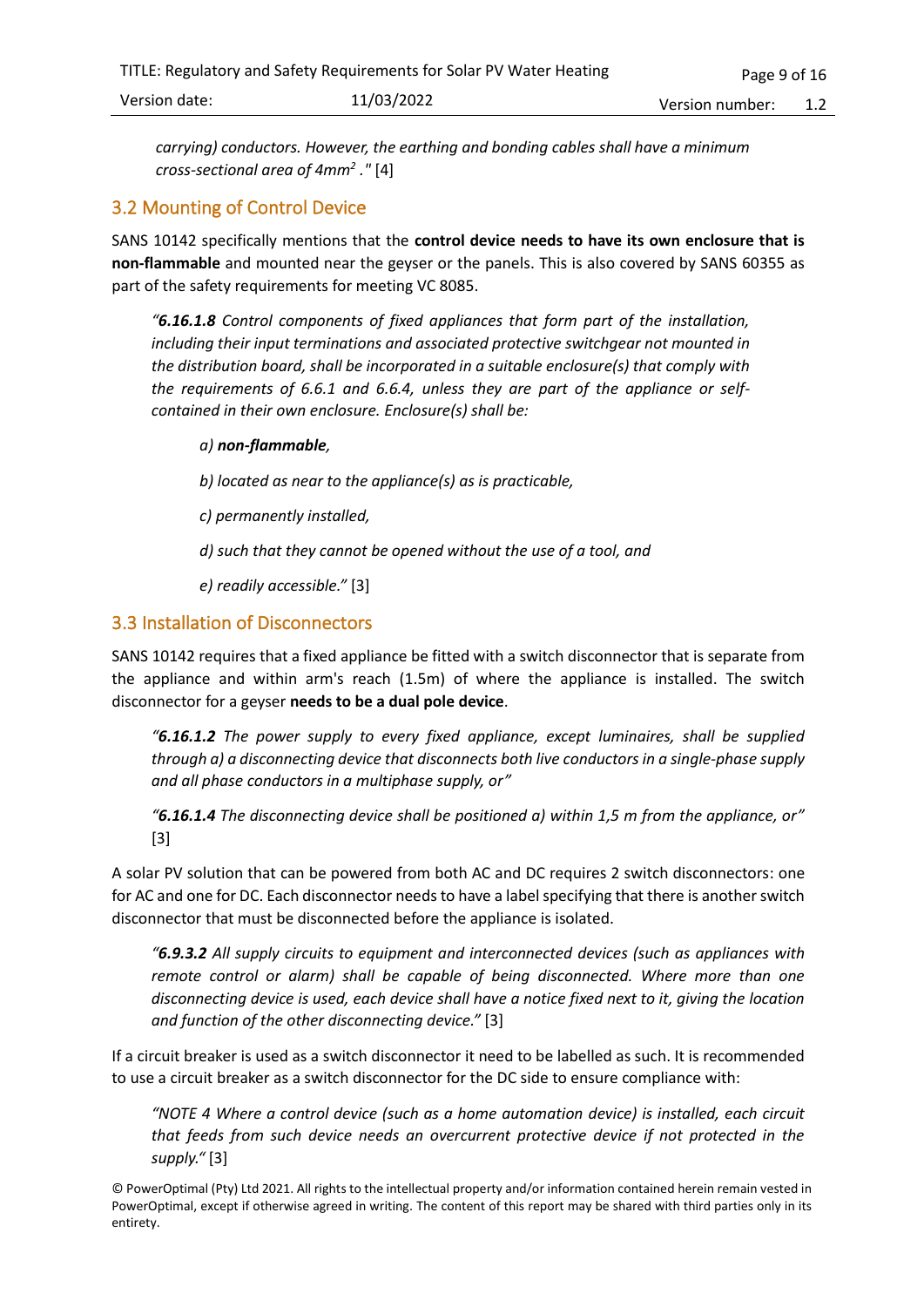#### <span id="page-9-0"></span>3.4 Fitting of earth leakage

Earth leakage is only required on the AC inputs to the geyser.

*"6.16.2.1 All water heaters shall be bonded in accordance with 6.13 and a.c. supply circuits shall be protected by earth leakage protection with I not exceeding 30 mA"* [3]

#### <span id="page-9-1"></span>3.5 Fitting of Insulation Monitoring Device

SANS 10142-1 is concerned with safety and ensuring an electrical installation cannot pose a hazard to human occupants.

Three primary mechanism are used to provide safety in an installation:

- 1. Extra low voltage;
- 2. Earthing with earth leakage and overcurrent protection devices;
- 3. Electrical separation of circuits with an insulation monitoring device.

**Extra low voltage** is only applicable to systems supplied by a safety transformer or other voltage source and whose peak voltage is below 120V DC. The appliance safety standards specified in the compulsory VC 8085 standard further limit this to **60V DC maximum**. SANS 10142 also limits this to 60V where the circuit is in contact with liquid.

A Solar PV installation with 2 panels in series has a peak open circuit voltage of greater than 60V DC. Thus, **this method cannot be used to ensure conformance in a solar PV system** where the PV panels are connected in series.

Solar panels can supply limited current which means using normal over currentprotection devices have limited effectiveness. The normal operating point of a panel is within 10% of the short circuit current. A circuit breaker requires the fault current to be many multiples of the operating current to provide fast enough operation to provide protection against electric shock. Earth leakage protection for solar PV installations requires separate earths and careful installation to work correctly and is generally not feasible in solar PV installations.

Hence, the only method that can be reliably used to provide protection against shock in a solar PV installation is "**Electrical separation of circuits**" where **the DC circuit is isolated from the earth and the installation is continually monitored for any breakdown of the insulation** between the device and earth. SANS10142 states that:

*"One fault will reduce the effectiveness of "electrical separation of a circuit" as a protective measure; a second fault can be dangerous. To be able to rely on "electrical separation of a circuit" as a protective measure for a long circuit, a specially designed device should be used to monitor the circuit, and, if a fault occurs, the device should disconnect the circuit or give an audible or a visible warning of the fault."* [3]

**Either such a device needs to be fitted separately or the solar PV water heating solution needs to contain the monitoring function**.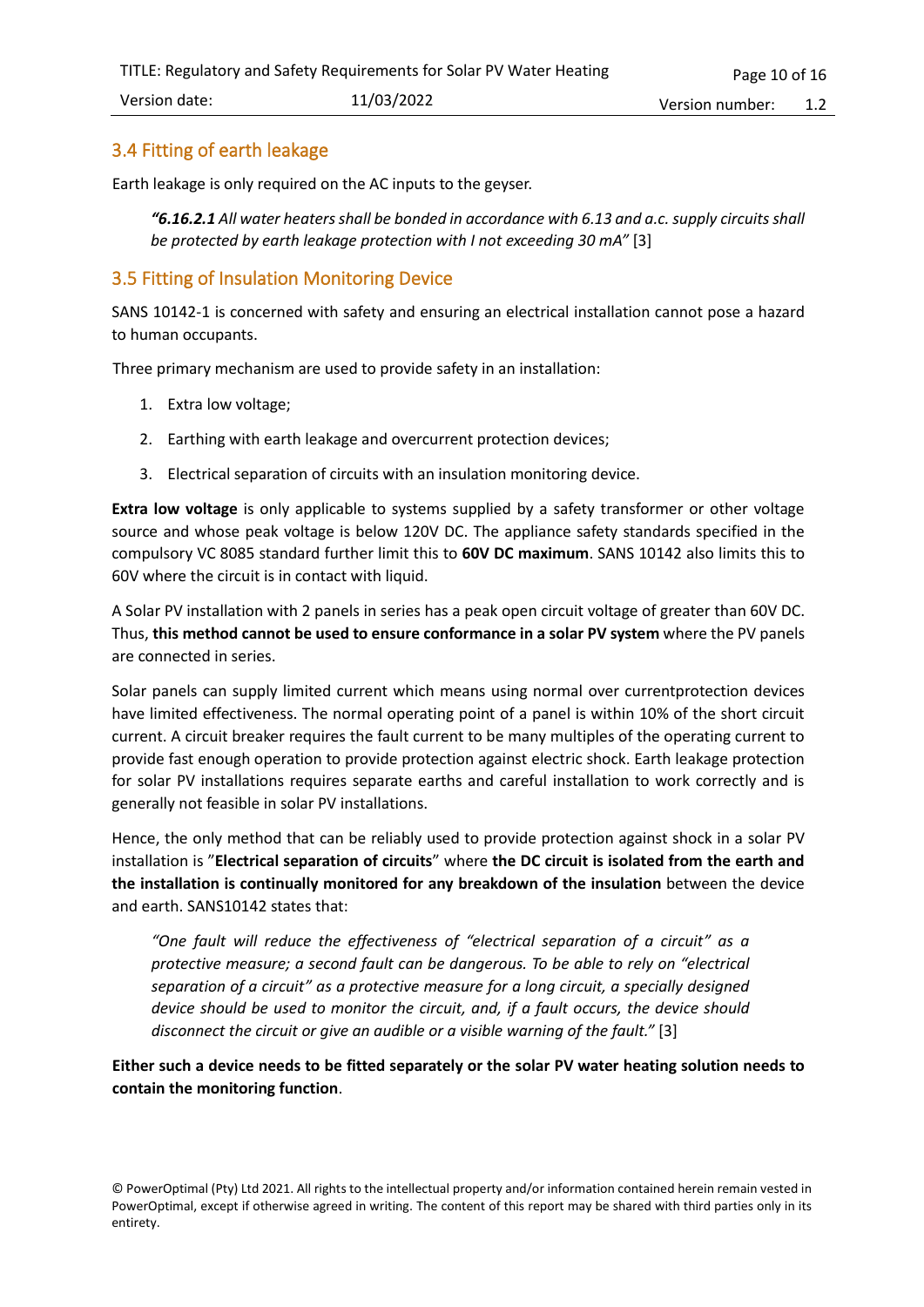In terms of SANS 10142-1-2:202X earthing of the Solar DC side will not be allowed as the primary protection mechanism except in very specific circumstances and electrical separation of circuits with an insulation monitoring device is required.

#### *"6.2.4.1 General*

#### *6.2.4.1.1 The inverter shall:*

*a) be able to measure and monitor insulation resistance using residual current monitoring (RCM) in accordance with IEC 62020…"* [4]

SANS 10142-1-2:202X gives the minimum resistance for the insulation fault to earth as 30 kohms for an array less than 20kW.

#### <span id="page-10-0"></span>3.6 Additional requirements for DC where it is used as an alternative to the main supply

SANS 10142 does not discriminate between DC and any other alternative supply. This is important because the same principles apply to generators, batteries, inverters, etc.

*" 7.12.2.5 Where an alternative supply is provided to an installation or part of an installation as a switched alternative to the main supply, the change-over switching device shall disconnect the main supply before the alternative supply is switched in. The change-over switching device shall be interlocked in such a way that the main supply and the alternative supply cannot be connected to the installation or part of the installation at the same time.*

*7.12.6.1 ... d) an automatic changeover switching device with suitable interlock "* [3]

This means that internally **the device needs to maintain isolation between the DC and the AC portions** of the device and that it is sufficient that the element is switched between AC and DC supplies using a C contact dual pole relay. This relay maintains separation between the AC and DC circuits using an air gap and provides the required mechanical interlock.

Ensuring that there is sufficient separation of the different voltage zones within a device is the ambit of NRCS and is verified as part of the testing done to ensure compliance with VC 8055 (compulsory safety specification for appliances).

The actual testing is done against "SANS 60730-1:2016 Automatic Electrical Controls Part 1" which is included via a normative reference to SANS 60355-1 which is in turn referenced in VC 8055 Standard.

SANS 60730 specifies in its scope:

#### *"1.1 Scope*

*In general, this part of IEC 60730 applies to automatic electrical controls for use in, on, or in association with equipment for household and similar use. The equipment may use electricity, gas, oil, solid fuel, solar thermal energy, etc., or a combination thereof.*

*NOTE 1 Throughout this standard the word "equipment" means "appliance and equipment."*

*EXAMPLE 1 Controls for appliances within the scope of IEC 60335."* [5]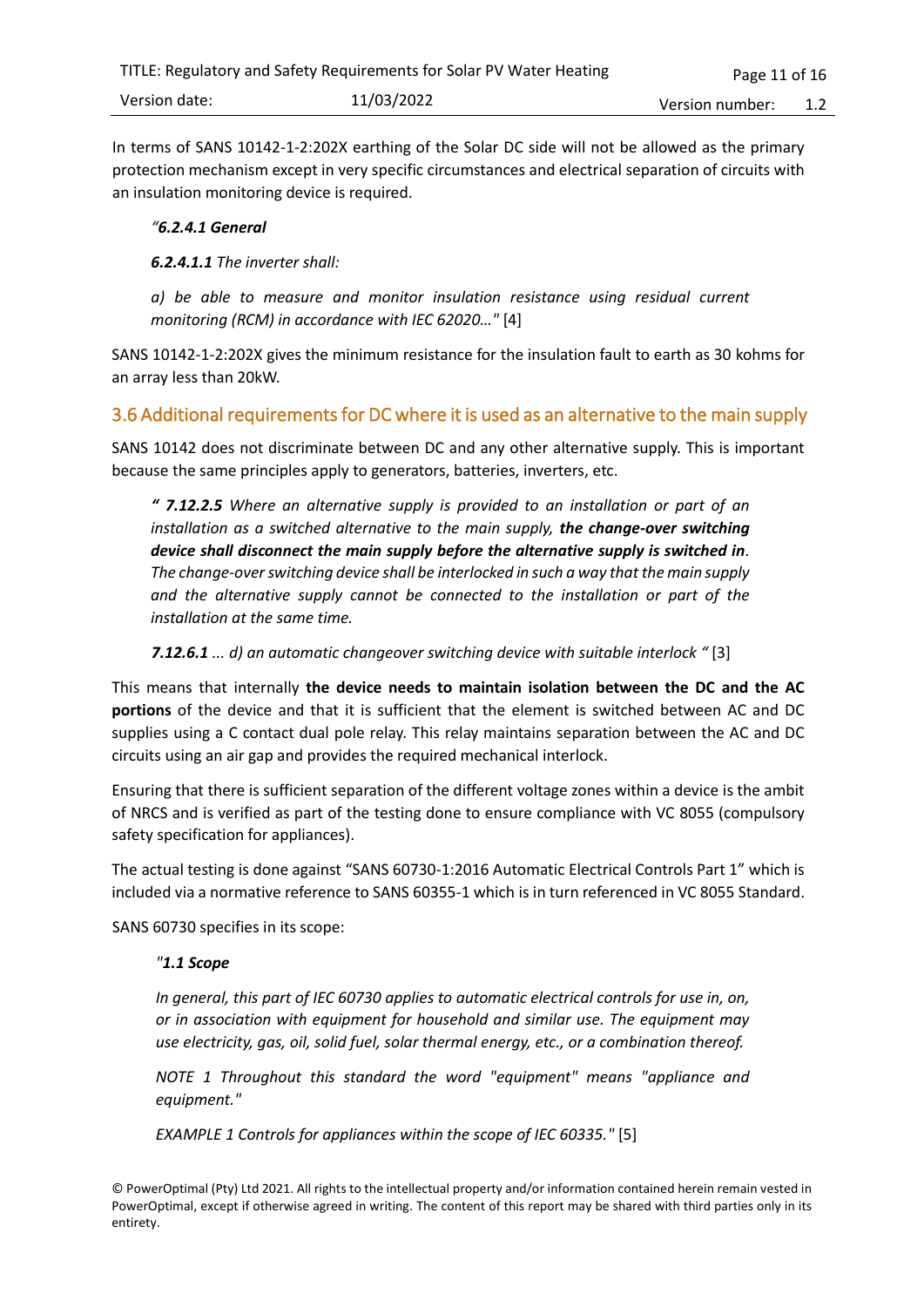## <span id="page-11-0"></span>4. Using DC with AC Geyser Elements

#### <span id="page-11-1"></span>4.1 Thermostat compatibility

Geysers are covered by VC 9006 [7], which requires that each resistive element be fitted with a thermostat control and a thermal cut out. All AC resistive elements can be driven by DC. The problem with driving AC elements with DC arises from how the bi-metal thermostat and thermal cut out are manufactured. Most thermostats are implemented using a normal switching contact - when the thermostat reaches temperature, the contact opens and an arc forms. Under AC this arc extinguishes in under 20 milliseconds.

When the element is driven by DC the arc is not extinguished and continues for relatively long periods of time. This degrades and eventually melts the contacts, leading to the destruction of the thermostat. In many cases the contacts weld on closure. This results in failure of the temperature regulation function and can result in the geyser failing due to over boiling. Solar PV water heatersthat drive the element need to either quench the arc within 20ms of formation or ensure that switching is done in such a way that the arc never forms.

Some methods are more effective than others. If the solar PV water heater does not have a LoA (Letter of Authority) issued by NRCS, it is unlikely that the mechanism to deal with the DC arc has been independently verified by a testing house. The safety standard for controls (SANS 60730:2016) requires testing to minimum of 30 000 switching cycles without failure or contact weld.

#### <span id="page-11-2"></span>4.2 Electrical insulation of geyser elements

Since electricity is present inside geyser elements and these elements are in contact with water, ALL geyser elements are electrically insulated from the surrounding water.

This insulation is guaranteed by the requirement to fit a 30mA earth leakage and insulation failure monitoring devices.

"*6.16.2.1 All water heaters shall be bonded in accordance with 6.13 and a.c. supply circuits shall be protected by earth leakage protection with I not exceeding 30 mA"* [3]

"*One fault will reduce the effectiveness of "electrical separation of a circuit" as a protective measure; a second fault can be dangerous. To be able to rely on " electrical separation of a circuit " as a protective measure for a long circuit, a specially designed device should be used to monitor the circuit, and, if a fault occurs, the device should disconnect the circuit or give an audible or a visible warning of the fault. "* [3]

Thus, NO electrolysis reactions between the element's outer casing and the water or its contents in the geyser can take place (as has been falsely claimed in the South African market), no matter whether AC or DC electricity is used.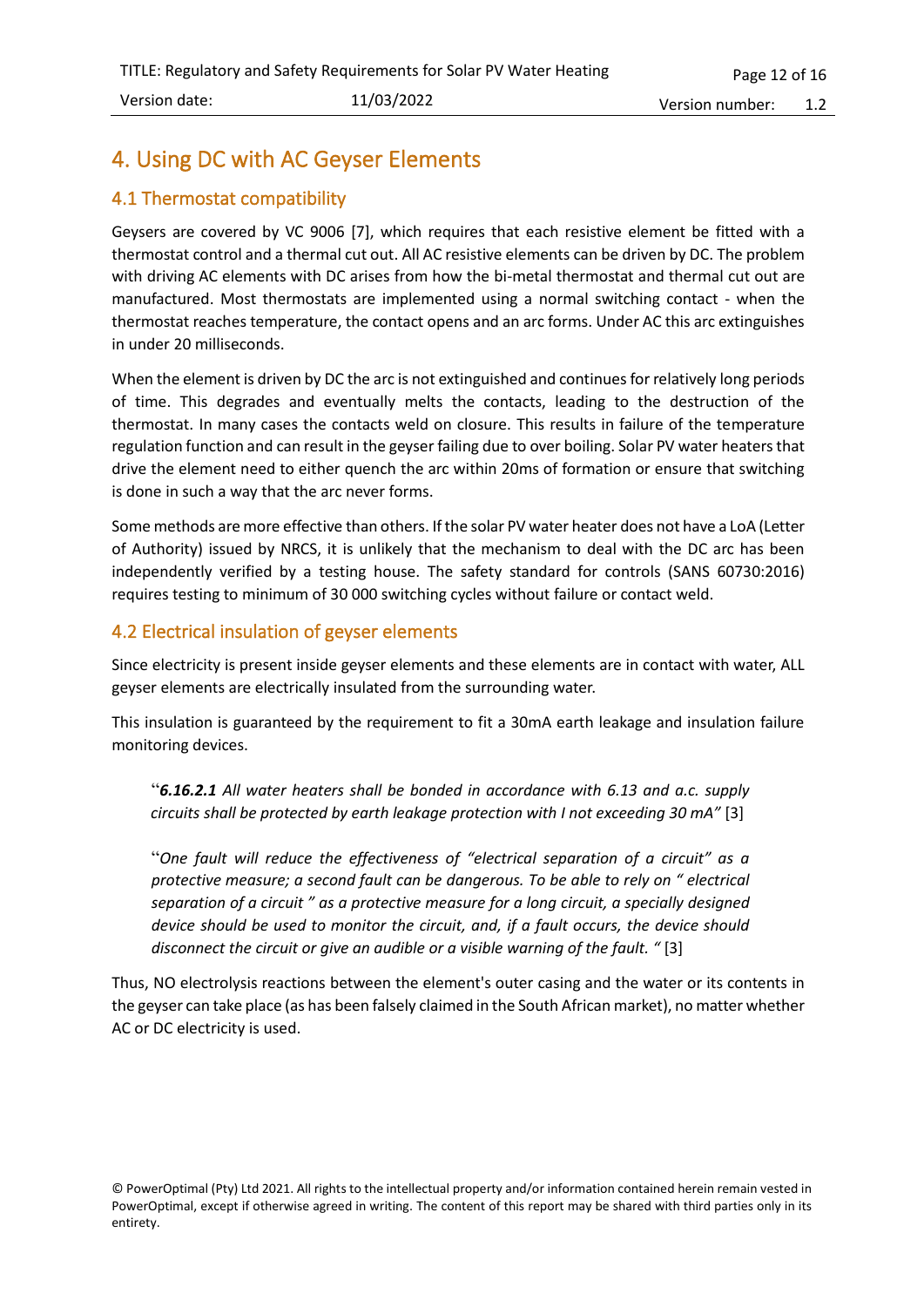## <span id="page-12-0"></span>5. Who can Install

The OHSA Regulations[1] require all work on an electrical installation to be performed by a registered electrician or a person under his direct supervision.

*"5.4 A registered person shall exercise general control over all electrical installation work being carried out, and no person may allow such work without such control."* [1]

Note the fixed appliance wiring is excluded from the electrical installation, so a plumber can install the geyser and the thermostat but can't wire the disconnect switch, DC cabling or AC cabling past the disconnect switch.



Authority for issuing a test report and a Certificate of Compliance

any person who undertakes to perform electrical installation work on behalf of any other person, but excluding an employee of such first-mentioned person, is legally required to register as an electrical contractor.

Note that an electrician is not allowed to issue a CoC for installation work that he has not done or supervised. Also, anyone working on the electrical installation needs to be either under the employ of said electrician or registered as an electrical contractor.

#### *Figure 1: Who may install and issue COC for electrical installations [3].*

Whilst single phase AC can be signed off by an electrical tester, **DC installations must be signed off by an installation electrician or master installation electrician**.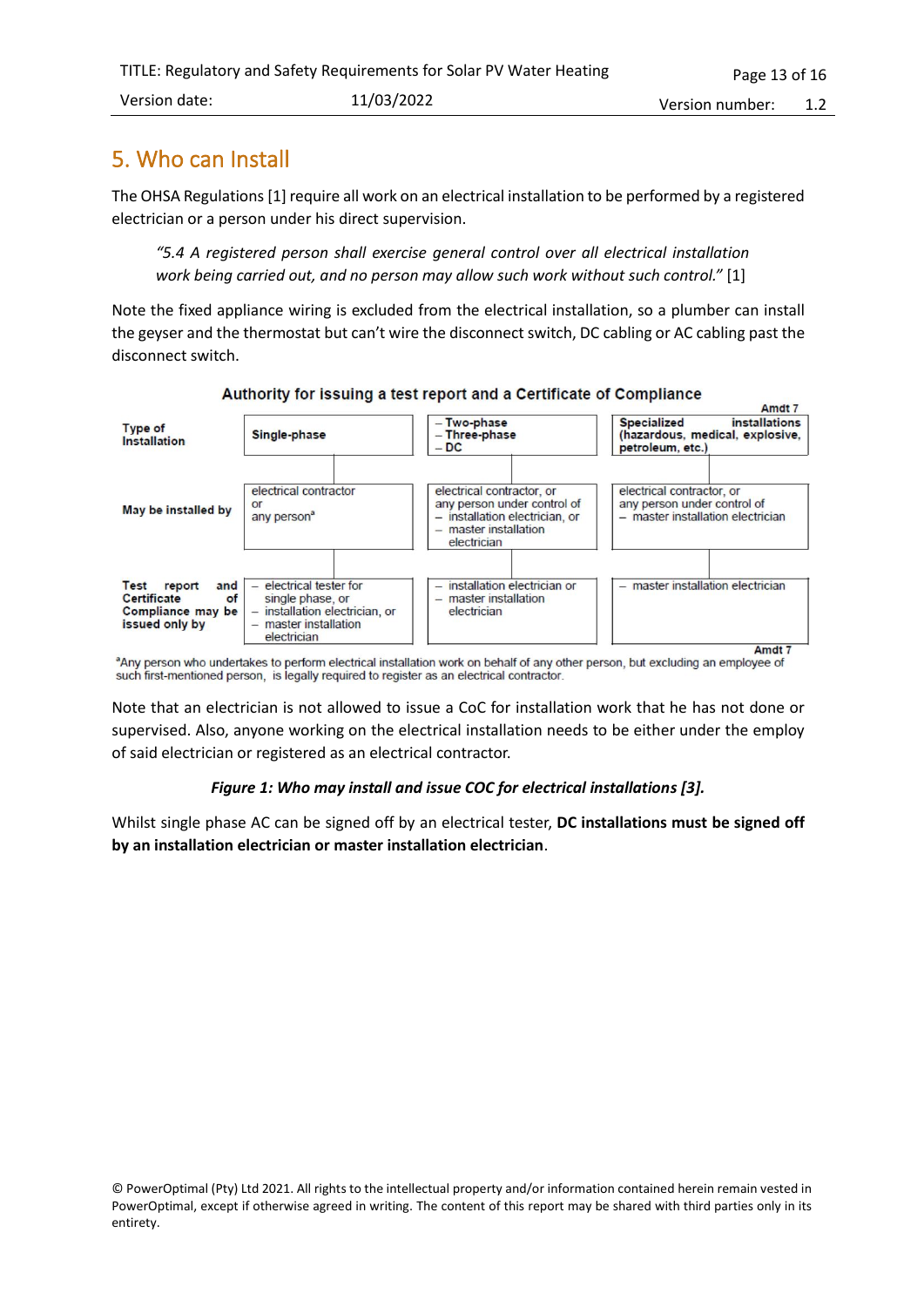## <span id="page-13-0"></span>6. Sizing of a Solar PV Water Heater Installation

Functional regulation XA2, contained in Part XA of the National Building Regulations, requires at least

*"50% (volume fraction) of the annual average hot water heating requirement shall be provided by means other than electrical resistance heating including but not limited to solar heating, heat pumps, heat recovery from other systems or processes and renewable combustible fuel".* [8]

The established practice by South African municipalities is to interpret the above as requiring means other than grid electricity to heat the water, which includes using solar PV as a power source via electrical resistance heating.

(Note: there is a new SANS 10400-XA:202X in development, to be published in 2021 or later. It is expected that this new version will bring better clarity in terms of acceptable power sources.)

To comply with the above, SANS10400-XA:2011 states in 4.1.1 (a):

*"the volume of the annual average hot water heating requirements shall be calculated in accordance with tables 2 and 5 of SANS 10252-1:2004"* [9]

Compliance with the SANS 10400–XA Regulations requires that the design of new buildings satisfy certain conditions. There are three routes to compliance, namely:

- The Prescriptive Route as in paragraph 4.2.1 (b).
- The Reference Building Route as in paragraph 4.2.1 (c).
- The Performance Route as in paragraph 4.2.1 (a).

The third of these is not available for residential buildings (houses and apartments) and so the first or second option are used for compliance for new residential property developments. For the Prescriptive Route to apply, all aspects of the building design must comply with a prescribed set of rules.

This might, however, not be technically feasible and/or too expensive, and so **in most instances option 2 (the Reference Building Route) is followed**.

In the Reference Building Route a **Rational Design is done by a Competent Person - Energy**. This can be for example an architect or engineer "*who has the necessary education, training, experience and contextual knowledge to make a determination in terms of a functional regulation*" [9]

The **minimum size of solar PV array required** for any residential unit in South Africa can be estimated as follows (this also serves as an example of a Rational Design calculation for the purpose of meeting functional Regulation XA2 of the National Building Regulations):

| <b>Calculation step</b>                                                                       | Low rental<br>flat | <b>Medium to high</b><br>rental flat /<br>dwelling house | <b>Units</b> |
|-----------------------------------------------------------------------------------------------|--------------------|----------------------------------------------------------|--------------|
| 1. From Table 5 of SANS 10252-1:2018 [10], the<br>total hot water demand (mixed) at 40 °C is: | $65 - 75$          | 115 - 140                                                | L/capita/day |

<sup>©</sup> PowerOptimal (Pty) Ltd 2021. All rights to the intellectual property and/or information contained herein remain vested in PowerOptimal, except if otherwise agreed in writing. The content of this report may be shared with third parties only in its entirety.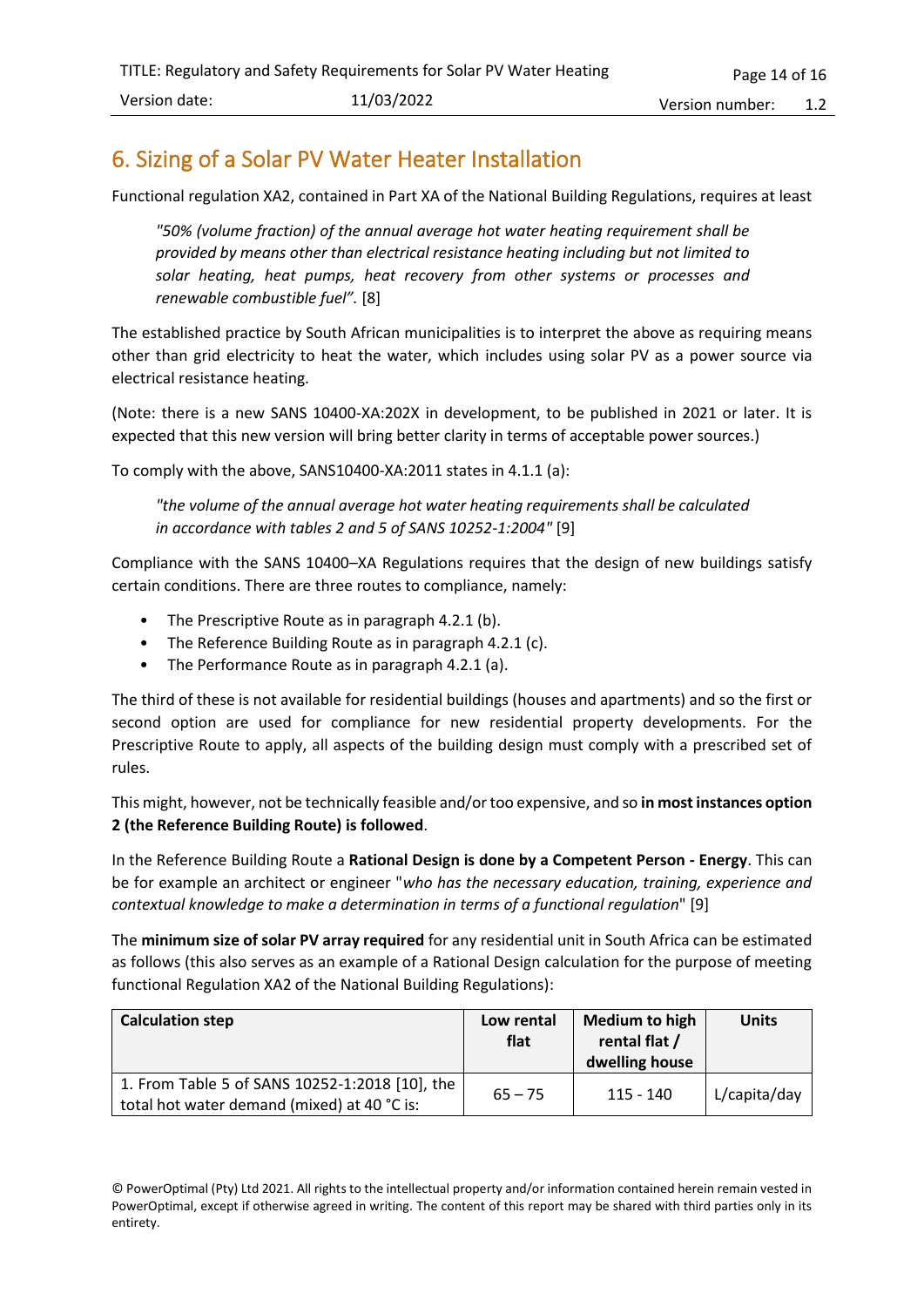#### TITLE: Regulatory and Safety Requirements for Solar PV Water Heating

Version date: 11/03/2022

| <b>Calculation step</b>                                                                                                                                                                                                                                                         | Low rental<br>flat | <b>Medium to high</b><br>rental flat /<br>dwelling house | <b>Units</b> |
|---------------------------------------------------------------------------------------------------------------------------------------------------------------------------------------------------------------------------------------------------------------------------------|--------------------|----------------------------------------------------------|--------------|
| 2. If a cold-water temperature of 15 °C is<br>assumed, then the total hot water demand at 60<br>°C is:                                                                                                                                                                          | $36 - 42$          | $64 - 78$                                                | L/capita/day |
| 3. Using the middle of the range and assuming<br>an occupancy of 2, this means a requirement to<br>heat the following amount of water from 15 to<br>60°C per day:                                                                                                               | 78                 | 142                                                      | L/day        |
| 4. This translates into an annual requirement for<br>hot water at 60 °C of:                                                                                                                                                                                                     | 28 4 70            | 51830                                                    | L/year       |
| 5. At 5.22 kWh/100 litre (for heating from 15 to<br>60 °C), this is a requirement for heating of:                                                                                                                                                                               | 1486               | 2 7 0 6                                                  | kWh/year     |
| 6. At least 50% of this heating requirement<br>should be provided by solar PV. Thus, the solar<br>PV system should provide at least:                                                                                                                                            | 743                | 1 3 5 3                                                  | kWh/year     |
| 7. Assuming a utilisation efficiency of 80% for<br>solar PV energy production, the requirement is                                                                                                                                                                               | 929                | 1691                                                     | kWh/year     |
| 8. Durban has the lowest annual solar yield of all<br>the major cities in South Africa of 1 447<br>kWh/kW <sub>p</sub> /yr. Thus, for an installation in Durban,<br>the solar PV string should have a total peak<br>rated power of at least                                     | 0.64               | 1.17                                                     | $kW_{p}$     |
| 9. For other cities, the requirement will be<br>somewhat less. For example, Johannesburg has<br>an annual solar yield of 1756 kWh/kW <sub>p</sub> /yr. Thus,<br>for an installation in Johannesburg, the solar PV<br>string should have a total peak rated power of at<br>least | 0.53               | 0.96                                                     | $kW_p$       |

As can be seen from the above table, the minimum requirement for low cost housing is about 0.6 kW<sub>p</sub>, whilst the minimum requirement for any other housing is about  $1 \text{ kW}_{p}$ .